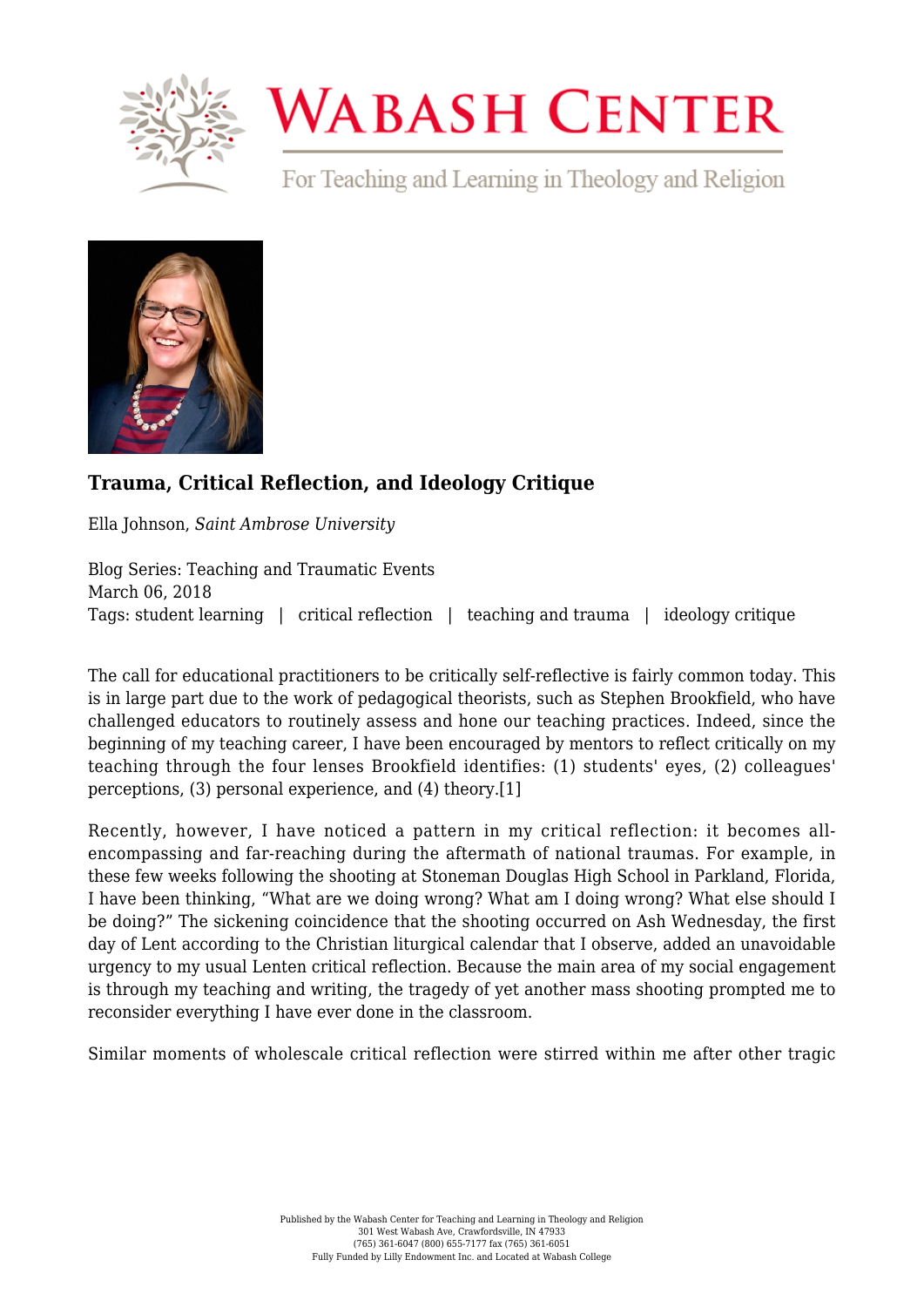events over the past few years. For example, I vividly remember this process of questioning all of my pedagogical assumptions and practices after the presidential election of 2016 and the deaths of Trayvon Martin, Tamir Rice, Eric Garner, and Michael Brown.

<span id="page-1-0"></span>In the genre of educational theory, I believe Jack Mezirow would define each of these events as a "disorienting dilemma.["\[2\]](#page-2-1) He has poignantly described how traumatic events can often lead us to scrutinize previously unquestioned assumptions and to identify how our assumptions have limited our thought-processes and actions up to the point they occurred.

For me, each of these national tragedies has led me to uncover my previous assumption that "I need to be an expert in what I teach." Based on this assumption, I had believed that my expertise in the area of "systematic theology" did not qualify me to teach about civic action or politics at all. So, if I wanted to teach about anything that engaged in social or racial justice (which I desperately did), I would need to go back and get another Ph.D. in critical race theory.

However, through my critical reflection, particularly through Brookfield's fourth lens of theory, I have come to understand the inaccuracy of my previous viewpoint and have begun to embrace a much more accurate alternative: all teaching in higher education must entail "ideology critique." Indeed, I have taken a tip from Brookfield's own theory. As he defines it, "Ideology critique is part learning process, part civic action." It "focuses on helping people come to an awareness of how capitalism, White Supremacy, patriarchy, ableism, heterosexism and other ideologies shape beliefs and practices that justify and maintain economic and political inequity.["\[3\]](#page-2-2)

<span id="page-1-1"></span>I now understand ideology critique as a necessary and central component to critical reflection. National traumas led me to intuit this assumption, and Brookfield's theory led me to embrace it.

Moreover, through my critical reflection--specifically through Brookfield's first lens, that of my students' eyes--I know that it is not just me that is questioning everything I have been doing (cognitively and behaviorally) after a national tragedy, but my students are too. I have found that leading them through a critical reflection, which entails ideology critique, is helpful for them as well. The three core assumptions Brookfield identifies as comprising ideology critique are helpful for framing such discussions about the unjust ways the world is organized: "(1) that apparently open, Western democracies are actually highly unequal societies in which economic inequity, racism and class discrimination are empirical realties; (2) that the way this state of affairs is reproduced as seeming to be normal, natural and inevitable (thereby heading off potential challenges to the system) is through the dissemination of dominant ideology; and (3) that critical theory attempts to understand this state of affairs as a prelude to changing it."[\[4\]](#page-2-3)

<span id="page-1-2"></span>Of course, this activity of leading students in a reflection on these assumptions is not the primary focus of my lesson plan in every class. After all, I am responsible for teaching them theological methods and theories—that is, the areas in which I have been trained. But what I know now for sure is that I *can* and necessarily *must* lead them in a critical reflection concerning dominant ideology, especially in the aftermath of national tragedies and traumas.